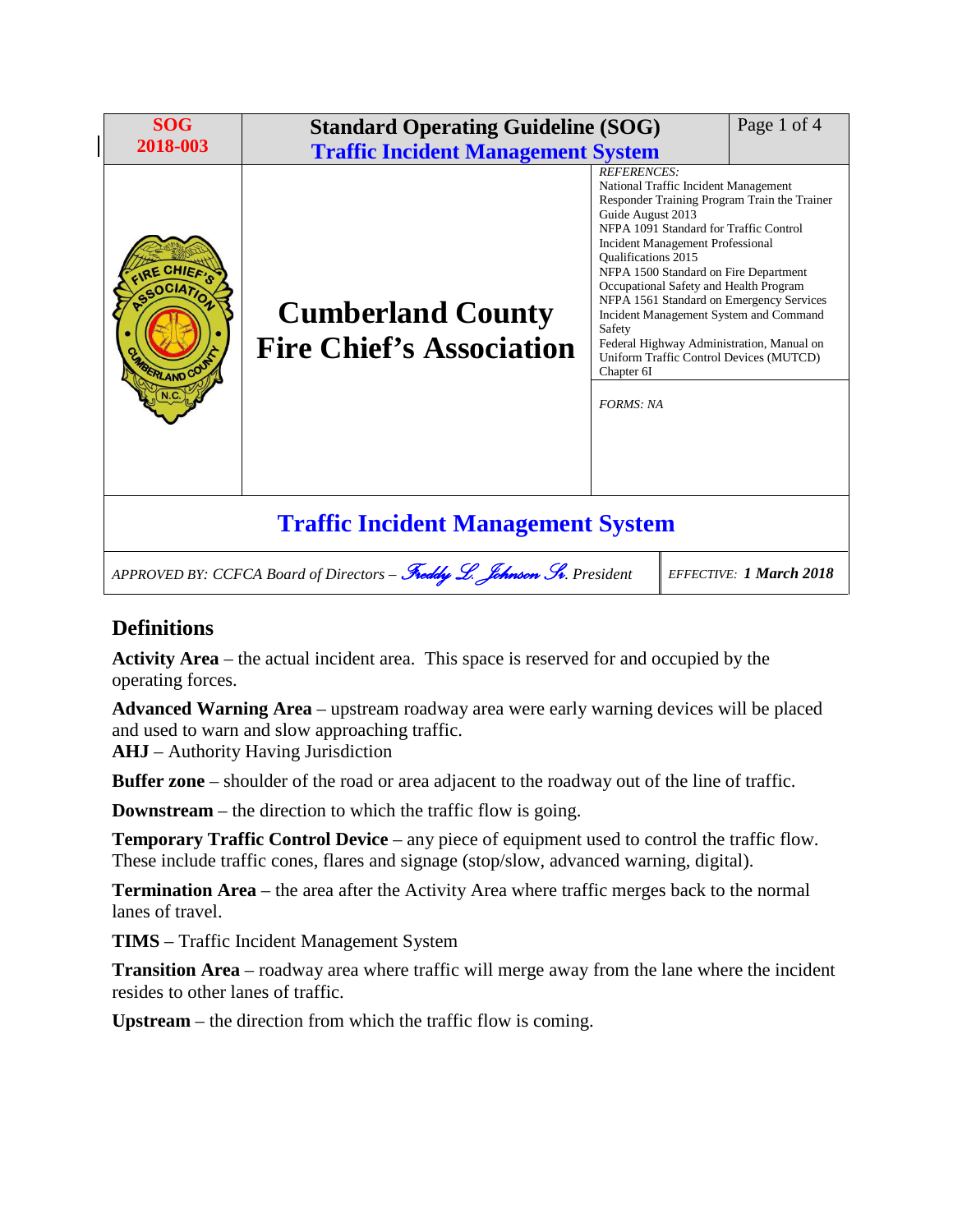## **1.0 Purpose**

To formulate guidelines for establishing safe roadway incident working areas that are free of vehicular traffic hazards, that allow operating forces freedom of movement and facilitate safe, controlled and restricted vehicular traffic flow.

## **2.0 Scope / Implementation**

This guideline applies to operations on any roadway; highway, primary and secondary roadways. Regardless of speed, travel frequency, rural or urban setting and incident duration, TIMS should be utilized to provide effective safety measures for our operating personnel. Wherever a fire department operates with vehicular traffic present, TIMS should be employed. It should be implemented county-wide to ensure all fire departments are establishing safe working areas in a consistent manner.

#### **3.0 Responsibilities**

**3.0.1** The AHJ should ensure that all their members are trained in accordance with the above listed references. This will not only enhance firefighter safety, but also increase department interoperability when working at a multi-unit incident involving roadway operations.

## **3.0.2 Incident Commander**

**3.0.2.A** Should establish TIMS at incident scenes located on public means of travel. Fire apparatus should be used to block traffic lanes to create safe work zones and activity areas.

**3.0.2.B** Should include TIMS in his/her size up and assign assets accordingly.

**3.0.2.C** Should coordinate and integrate other agencies into TIMS (law enforcement, DOT and towing companies).

**3.0.2.D** Should designate assets to form the four main components of the TIMS areas:

**3.0.2.D-1** Advanced Warning Area

**3.0.2.D-2** Transition Area

**3.0.2.D-3** Activity Area

**3.0.2.D-4** Termination Area

**3.0.2.E** Should designate a safety officer whose duties will include supervision and enforcement of the TIMS area.

**3.0.2.F** Should complete and terminate operations as quickly as possible to remove emergency responders from the roadway and allow normal traffic flow to resume.

**3.0.2.G** Should notify all appropriate agencies of traffic flow restrictions, anticipated time of the operation and estimated incident termination time. These agencies include, but are not limited to law enforcement (SHP, CCSO, FPD), NCDOT, fire dispatch (county or city), and Emergency Management.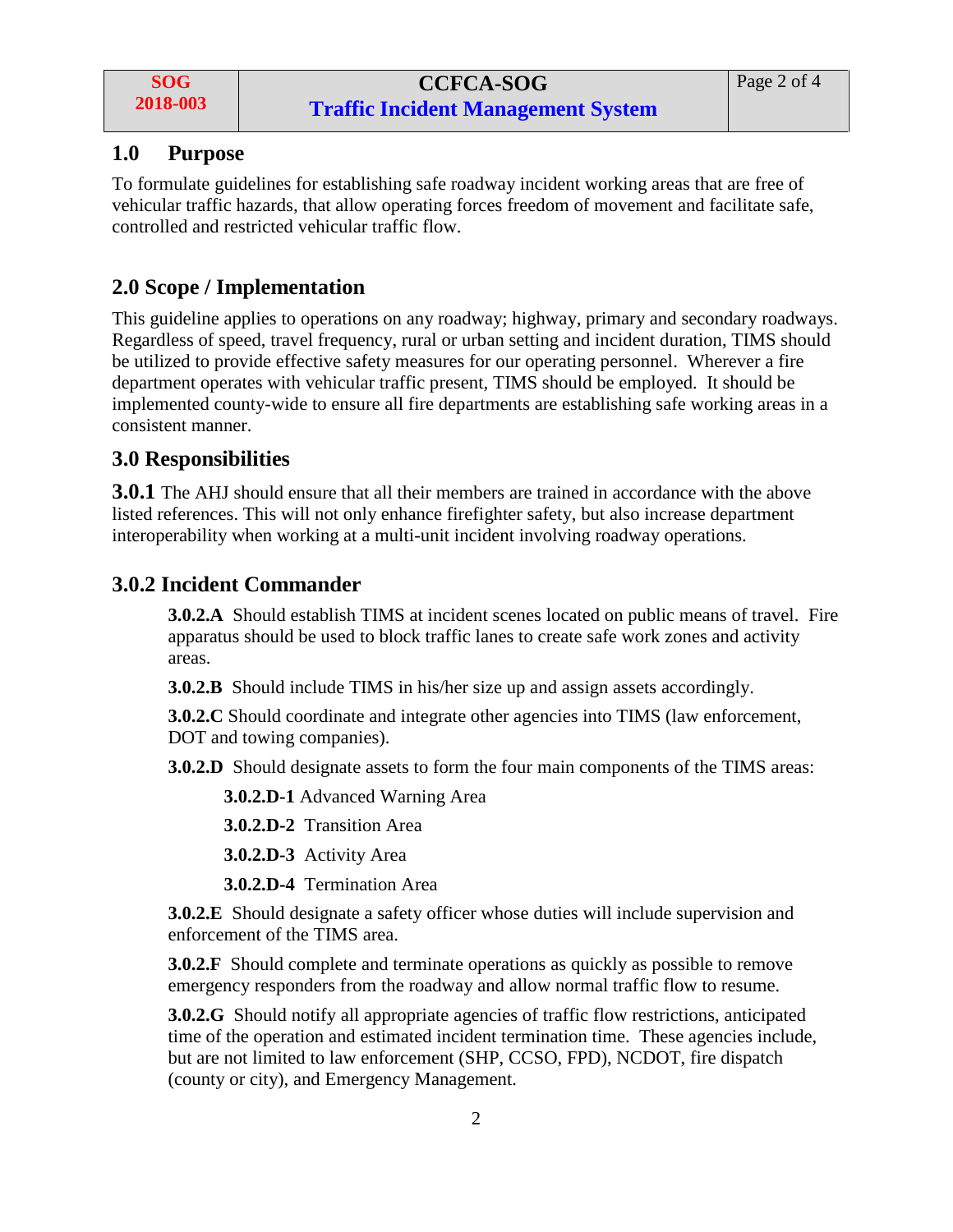- **3.0.2.H** During operation in periods of darkness or low visibility, the IC should control light usage (tower lights, warning lights, apparatus brow/brim/side lights) to reduce the potential for driver blinding and attraction.
- **3.0.2.I** The IC should request mutual aid resources to assist in establishing TIMS.

## **3.0.3 Supervisors / Line Officers**

- **3.0.3.A** Should consider TIMS in their initial size up.
- **3.0.3.B** Blocking positions for apparatus should be coordinated, designated and emplaced to secure the activity area.
- **3.0.3.C** Should ensure all operating personnel work in two-firefighter elements, have adequate reflective garments and have flashlights for night operations.
- **3.0.3.D** Should utilize traffic control devices (cones, flares, Stop/Slow signs and if available, early warning signs) to form the four (4) major TIMS areas (listed above), and to control traffic flow.

#### **3.0.4 Personnel**

- **3.0.4.A** Should operate solely within the Activity Area unless directed otherwise.
- **3.0.4.B** Should work in teams of two when operating on roadways. One firefighter should observe oncoming traffic while the other emplaces temporary traffic control devices.
- **3.0.4.C** Teams should move along the roadway buffer zone to points where temporary traffic control devices should be emplaced. At these points and under observation of the other team member, the firefighter should move into the lane of traffic to emplace the temporary traffic control device. When emplacement is complete, the firefighter should move back into the buffer zone and move to the next point to emplace additional temporary traffic control devices.
- **3.0.4.D** Temporary traffic control devices should be recovered in a similar manner.
- **3.0.4.E** When their assigned operation is complete, teams will report the status to the IC.

#### **3.0.5 Safety Officer**

- **3.0.5.A** Should be responsible for overall safety at the incident scene.
- **3.0.5.B** Should ensure the TIMS areas are established, monitored and enforced
- **3.0.5.C** Should ensure all personnel are wearing adequate reflective equipment.
- **3.0.5.D** Should restrict personnel movement outside the Activity Area unless deemed necessary by the IC or dictated by the operation.

## **4.0 Training**